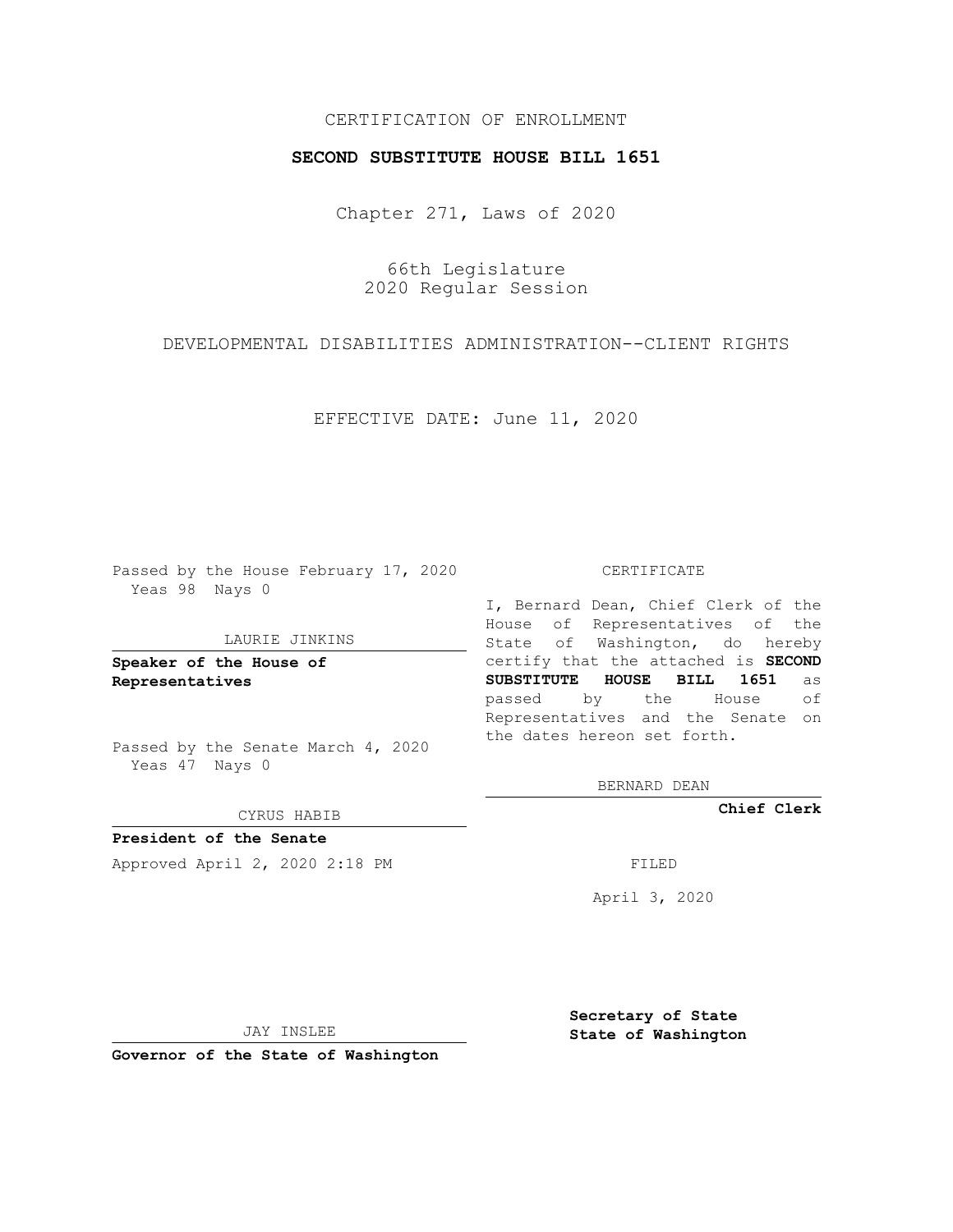## **SECOND SUBSTITUTE HOUSE BILL 1651**

Passed Legislature - 2020 Regular Session

## **State of Washington 66th Legislature 2020 Regular Session**

**By** House Human Services & Early Learning (originally sponsored by Representatives Kilduff, Dent, Lovick, Eslick, Senn, Leavitt, Macri, Callan, Cody, Tarleton, Ortiz-Self, Goodman, Jinkins, Frame, Bergquist, and Santos)

READ FIRST TIME 01/31/20.

 AN ACT Relating to the rights of clients of the developmental disabilities administration of the department of social and health services; and adding a new chapter to Title 71A RCW.

BE IT ENACTED BY THE LEGISLATURE OF THE STATE OF WASHINGTON:

 NEW SECTION. **Sec. 1.** The rights set forth in this chapter are the minimal rights guaranteed to all clients of the administration, and are not intended to diminish rights set forth in other state or federal laws that may contain additional rights.

 NEW SECTION. **Sec. 2.** The definitions in this section apply throughout this chapter unless the context clearly requires otherwise.

 (1) "Administration" means the division of the department responsible for providing services to eligible persons, but does not include the division of the department responsible for the licensing and certification of services and facilities for eligible persons.

 (2) "Assessment" has the same meaning as defined in RCW 17 71A.10.020.

 (3) "Client" means a person who has a developmental disability as defined in RCW 71A.10.020 and has been determined to be eligible to 20 receive services under chapter 71A.16 RCW.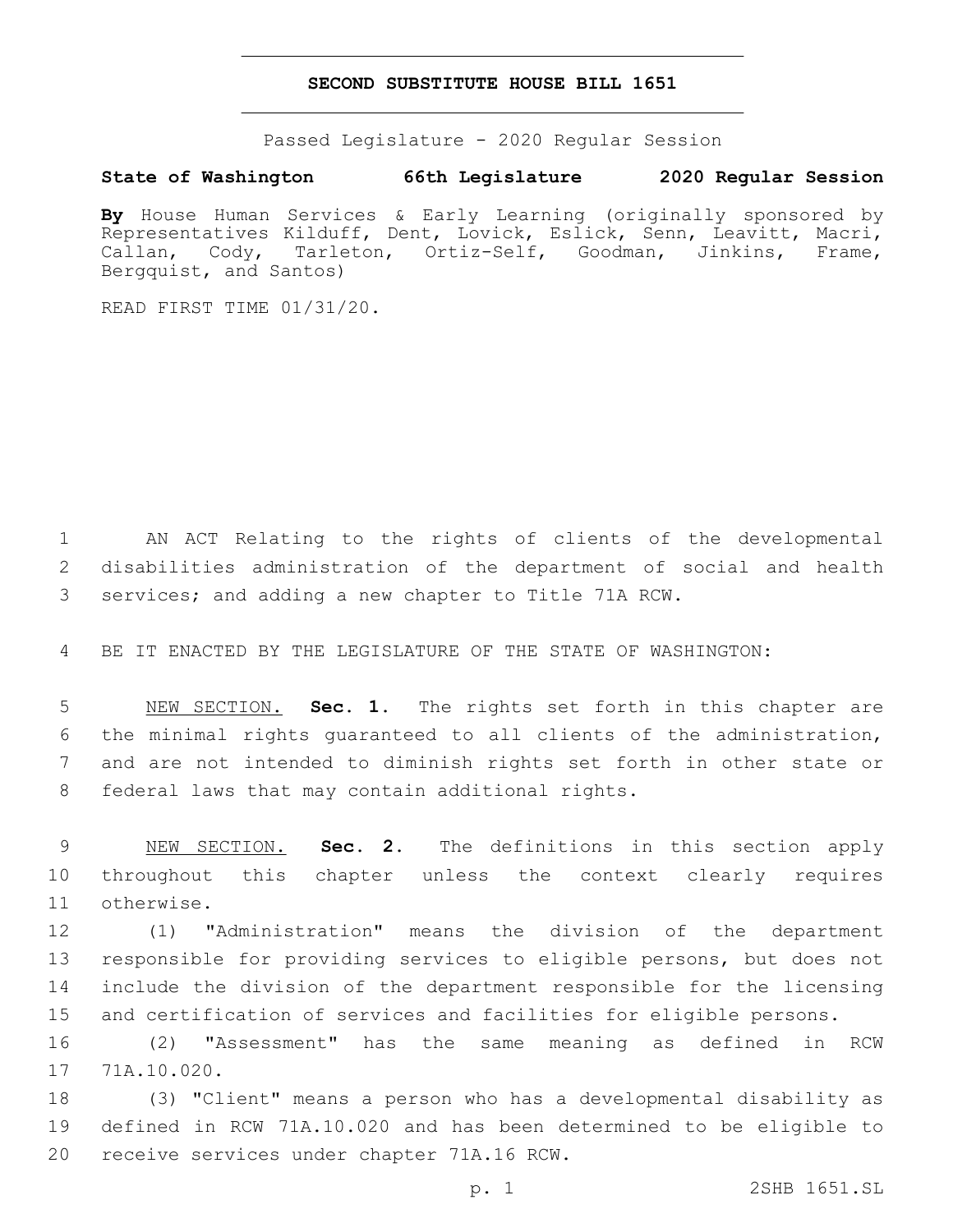(4) "Department" means the department of social and health 2 services.

 (5) "Developmental disabilities ombuds" means the office created under chapter 43.382 RCW.4

 (6) "Eligible person" has the same meaning as defined in RCW 71A.10.020.6

 (7) "Legal representative" means a parent of a client under age eighteen, a court-appointed guardian or limited guardian under Title 11 RCW if the subject matter is within the scope of the guardianship 10 order, or any other person authorized by law to act for the client.

 (8) "Necessary supplemental accommodation representative" means an individual who receives copies of administration correspondence in order to help a client or eligible person understand the documents and exercise the client or eligible person's rights. The necessary supplemental accommodation representative is identified by the client or eligible person when the client or eligible person does not have a legal guardian and is requesting or receiving services from the 18 administration.

 (9) "Provider" means an individual, a facility, or an agency that is one or more of the following: Licensed, certified, contracted by the department, or state operated to provide services to 22 administration clients.

(10) "Restraint" includes:23

 (a) Physical restraint, which is a manual method, obstacle, or physical or mechanical device, material, or equipment attached or adjacent to the client's body that restricts freedom of movement or access to the client's body, is used for discipline or convenience, 28 and is not required to treat the client's medical symptoms; and

 (b) Chemical restraint, which is a psychopharmacologic drug that is used for discipline or convenience and is not required to treat 31 the client's medical symptoms.

 (11) "Restriction" means a limitation on the client's use or enjoyment of property, social activities, or engagement in the community.34

 (12) "Service plan" means any plan required by the department to deliver the services authorized by the administration to the client.

 NEW SECTION. **Sec. 3.** (1) The administration must notify the individual and the individual's legal representative or necessary supplemental accommodation representative of the rights set forth in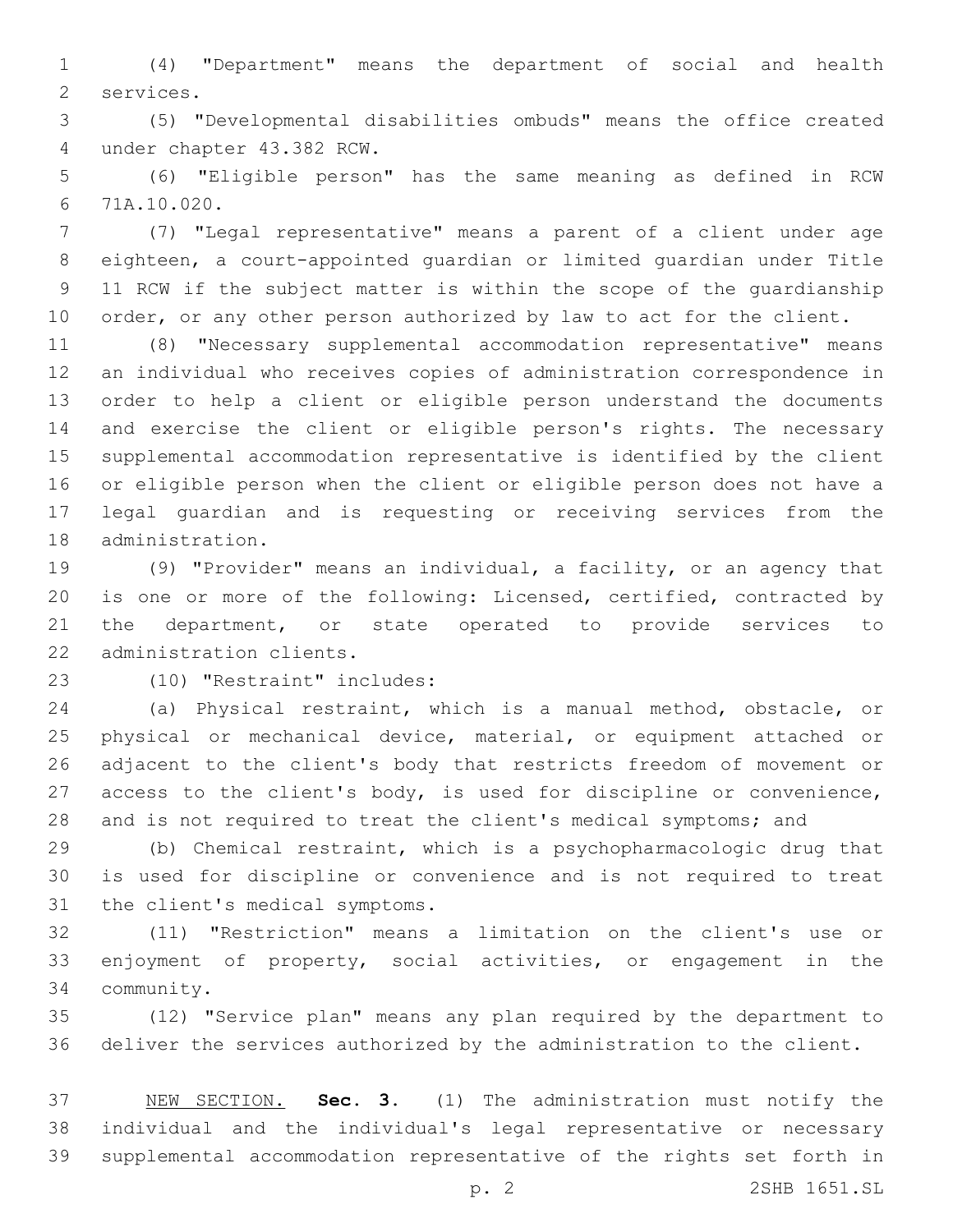this chapter upon determining the individual is an eligible person. The notification the administration provides must be in written form. The administration must document the date that the notification 4 required in this subsection was provided.

 (2) The administration must notify a client and a client's legal representative or necessary supplemental accommodation representative of the rights set forth in this chapter upon conducting a client's assessment. The notification the administration provides must be in written form. The administration must document the date that the notification required in this subsection was provided.

 (3) The client has the right to exercise autonomy and choice free from provider interference. This includes the client's rights to:

 (a) Be free from sexual, physical, and mental abuse, corporal 14 punishment, and involuntary seclusion;

 (b) Be free from discrimination based on race, color, creed, national origin, religion, sex, age, disability, marital and family 17 status, gender identity, or sexual orientation;

 (c) Make choices regarding the type of food available within the 19 client's resources and service plan;

 (d) Have visitors at the client's home and associate with persons of the client's choosing and subject to limitations as negotiated 22 with the client's housemates;

 (e) Control the client's schedule and choose activities, schedules, and health care that meet the client's needs;

 (f) Information about the treatment ordered by the client's health care provider and help plan how the treatment will be 27 implemented;

 (g) Be free from unnecessary medication, restraints, and 29 restrictions;

 (h) Vote, participate in the democratic process, and help people 31 with getting elected to office;

- 
- (i) Manage the client's money or choose a person to assist;
- 33 (i) Be part of the community;
- 34 (k) Make choices about the client's life;
- (l) Choose the clothes and hairstyle the client wears;

 (m) Furnish and decorate the client's bedroom to the client's preferences or furnish and decorate the client's home to the client's preferences subject to agreement with the client's housemates;

39 (n) Seek paid employment;

(o) Receive the services that the client agrees to receive;

p. 3 2SHB 1651.SL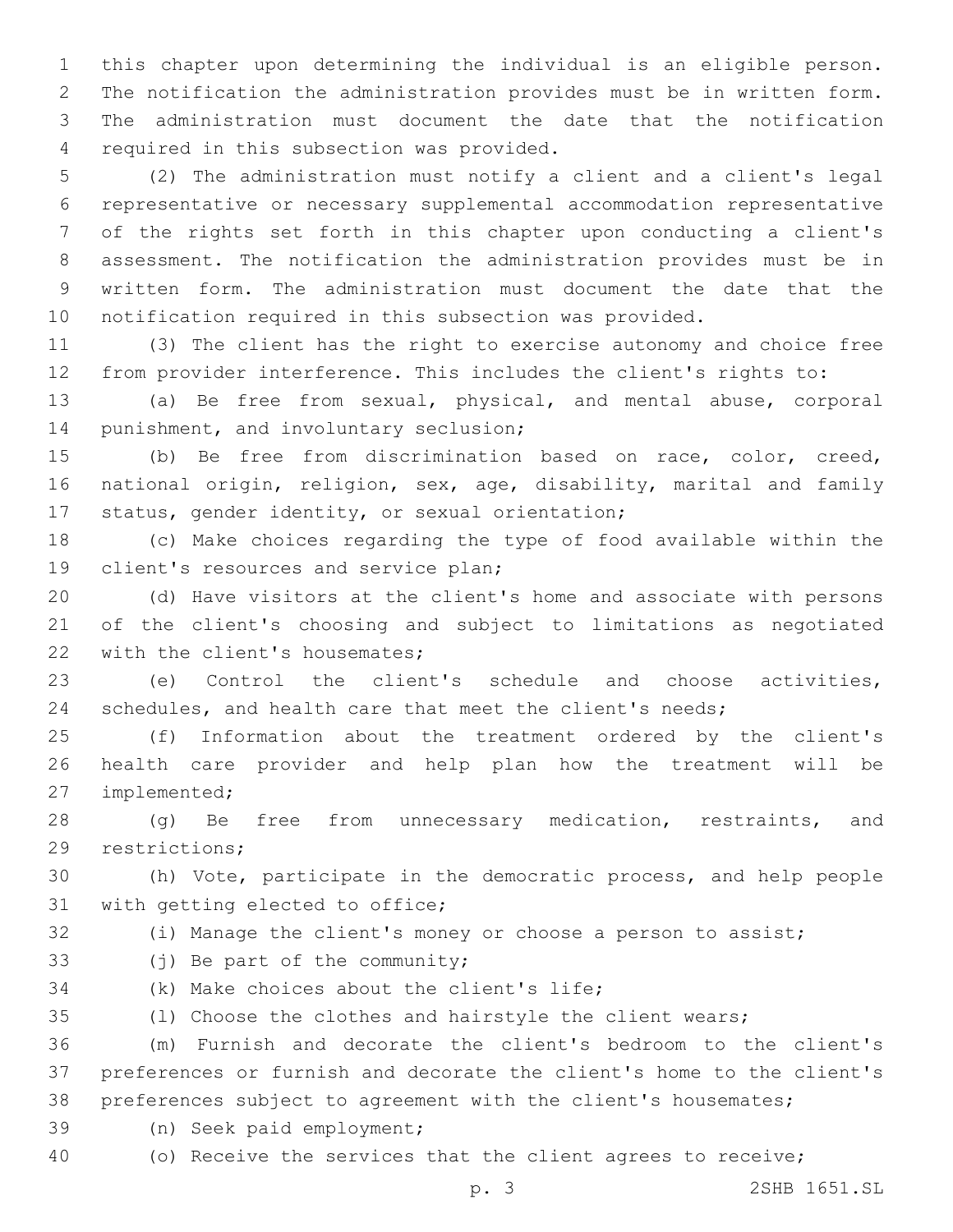(p) Decide whether or not to participate in research after the research has been explained to the client, and after the client or the client's legal representative gives written consent for the 4 client to participate in the research; and

(q) Be free from financial exploitation.5

 (4) The client has the right to participate in the administration's service planning. This includes the client's right to:8

 (a) Be present and provide input on the client's service plans 10 written by the administration and providers;

(b) Have meaningful opportunities to lead planning processes;

 (c) Have the client's visions for a meaningful life and the client's goals for education, employment, housing, relationships, and 14 recreation included in the planning process;

 (d) Choose an advocate to attend the planning processes with the 16 client; and

 (e) Have access to current and accurate information about recreation, education, and employment opportunities available in the client's community.19

 (5) The client has the right to access information about services and health care. This includes the client's right to:

(a) View a copy of all of the client's service plans;

(b) Possess full copies of the client's current service plans;

 (c) Review copies of the policies and procedures for any service the client receives, at any time. This includes policies and procedures about how the client may file a complaint to providers and 27 the department;

 (d) Examine the results of the department's most recent survey or inspection conducted by state surveyors or inspectors, statements of deficiency, and plans of correction in effect with respect to the client's provider and the client's residence. The client's service provider must assist the client with locating and accessing this 33 information upon the client's request; and

 (e) Receive written notification of enforcement actions taken by the department against the client's provider. The administration's case manager or designee must provide notification to the client and the client's legal representative or necessary supplemental accommodation representative within twenty days, excluding weekends and holidays, of the date of enforcement. For purposes of this subsection, a "provider" means an entity that provides residential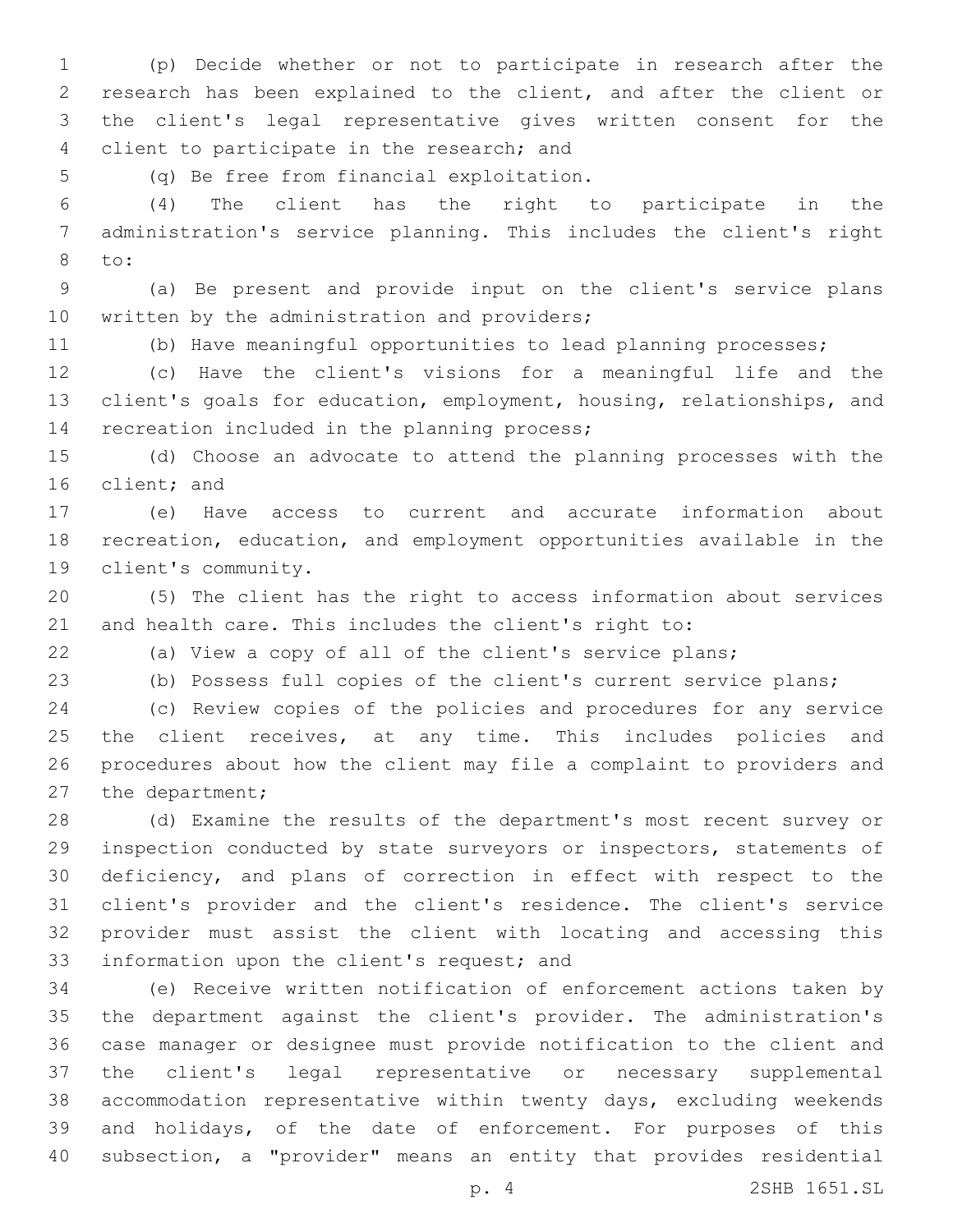services received by a client that is operated by or contracted through the administration. An enforcement action that requires this 3 notification includes:

(i) Conditions placed on the provider certification or license;

(ii) Suspension or limited suspension of referrals or admissions;

 (iii) Imposition of provisional certification or decertification; 7 or

 (iv) Denial, suspension, or revocation of a license or 9 certification.

 (6) The client has the right to file complaints and grievances, and to request appeals. This includes the client's right to:

 (a) Appeal any decision by the department that denies, reduces, or terminates the client's eligibility, services, or choice of provider as defined in federal medicaid law and state public 15 assistance laws:

 (b) Submit grievances to the client's provider about the client's services or other concerns. This includes, but is not limited to, concerns about the behavior of other people where the client lives. The provider must maintain a written policy on the grievance process that includes timelines and possible remedies. If a grievance is unresolved, the provider must provide the client with information on 22 how to submit the grievance to the department;

 (c) File complaints and grievances, and request appeals without penalty or retaliation by the department or providers; and

 (d) Receive information about how to obtain accommodation for 26 disability in the appeal process.

 (7) The client has the right to privacy and confidentiality. This 28 includes the client's right to:

 (a) Personal privacy and confidentiality of the client's personal 30 records;

 (b) Communicate privately, including the right to send and receive mail and email, and the right to use a telephone in an area where calls can be made without being overheard; and

 (c) Meet with and talk privately with the client's friends and 35 family.

 (8) The client has rights during discharge, transfer, and termination of services as set forth in this subsection.

 (a) Clients that are residents of a long-term care facility that is licensed under chapter 18.20, 72.36, or 70.128 RCW have the rights 40 set forth in RCW 70.129.110.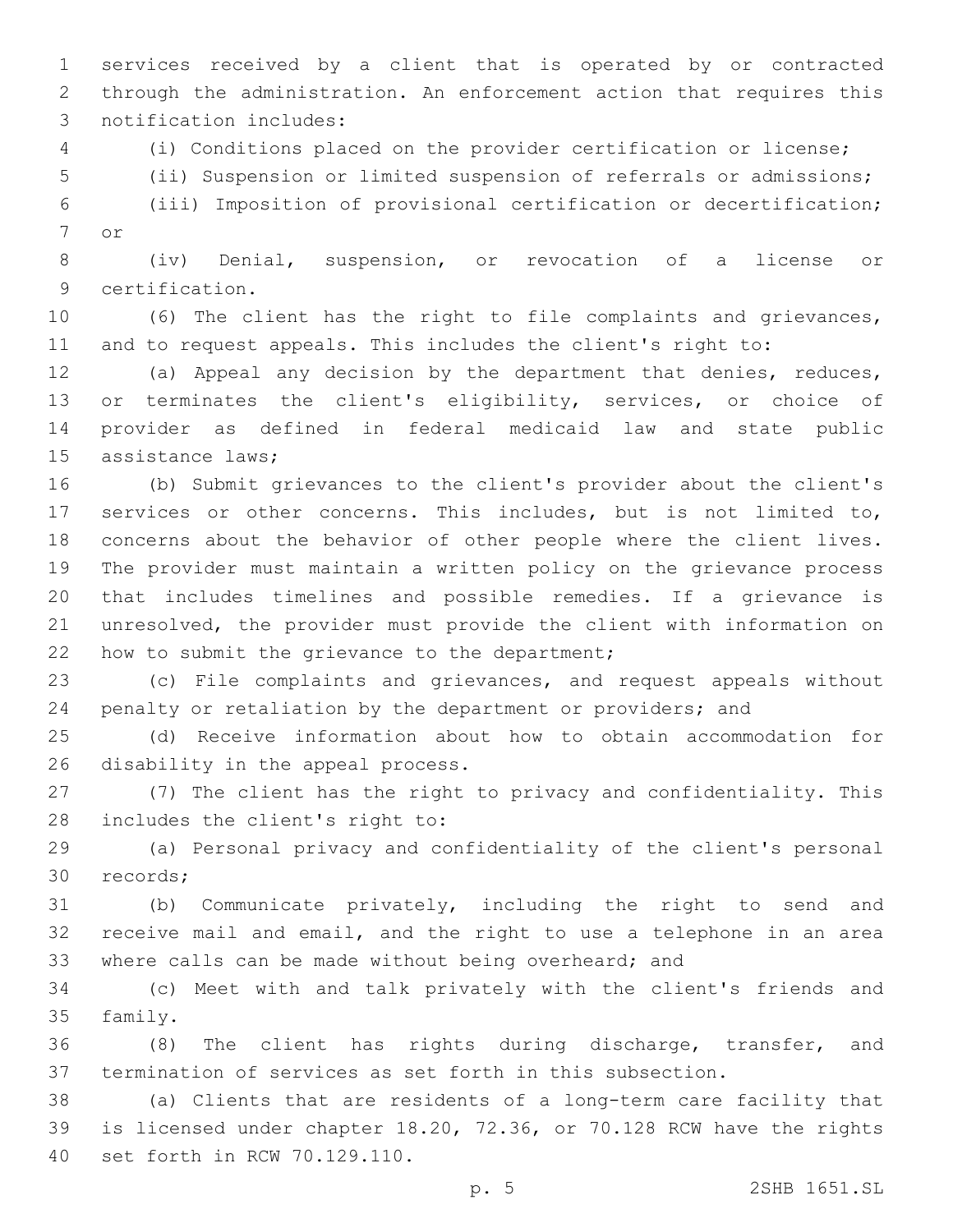(b) Clients that receive certified community residential services 2 have the right to:

 (i) Remain with the client's provider. Services must not be terminated unless the provider determines and documents that:

(A) The provider cannot meet the needs of the client;

 (B) The client's safety or the safety of other individuals in the 7 facility or residence is endangered;

 (C) The client's health or the health of other individuals in the facility or residence would otherwise be endangered; or

10 (D) The provider ceases to operate.

 (ii) Receive written notice from the provider of any potential termination of services at least thirty days before such termination, except when there is a health and safety emergency that requires termination of service, in which case notice shall be provided at least seventy-two hours before the date of termination. The notice must be provided to the client and the client's legal representative or necessary supplemental accommodation representative. The notice 18 must include:

(A) The reason for termination of services; and

(B) The effective date of termination of services.

 (iii) Receive a transition plan at least two days before the effective date of the termination of services, or if the termination was based on a health and safety emergency receive a transition plan within two days of the administration's receipt of notice for emergency termination. The administration must provide the client and the client's legal representative or necessary supplemental accommodation representative with the plan. The plan must include:

28 (A) The location where the client will be transferred;

(B) The mode of transportation to the new location; and

 (C) The name, address, and telephone number of the developmental 31 disabilities ombuds.

 (c) A provider that provides services to clients in a residence owned by the provider must exhaust the procedures for termination of services prior to the commencement of any unlawful detainer action 35 under RCW 59.12.030.

 (9) The client has the right to access advocates. The client has the right to receive information from agencies acting as client advocates, and be afforded the opportunity to contact these agencies. The provider must not interfere with the client's access to any of 40 the following: